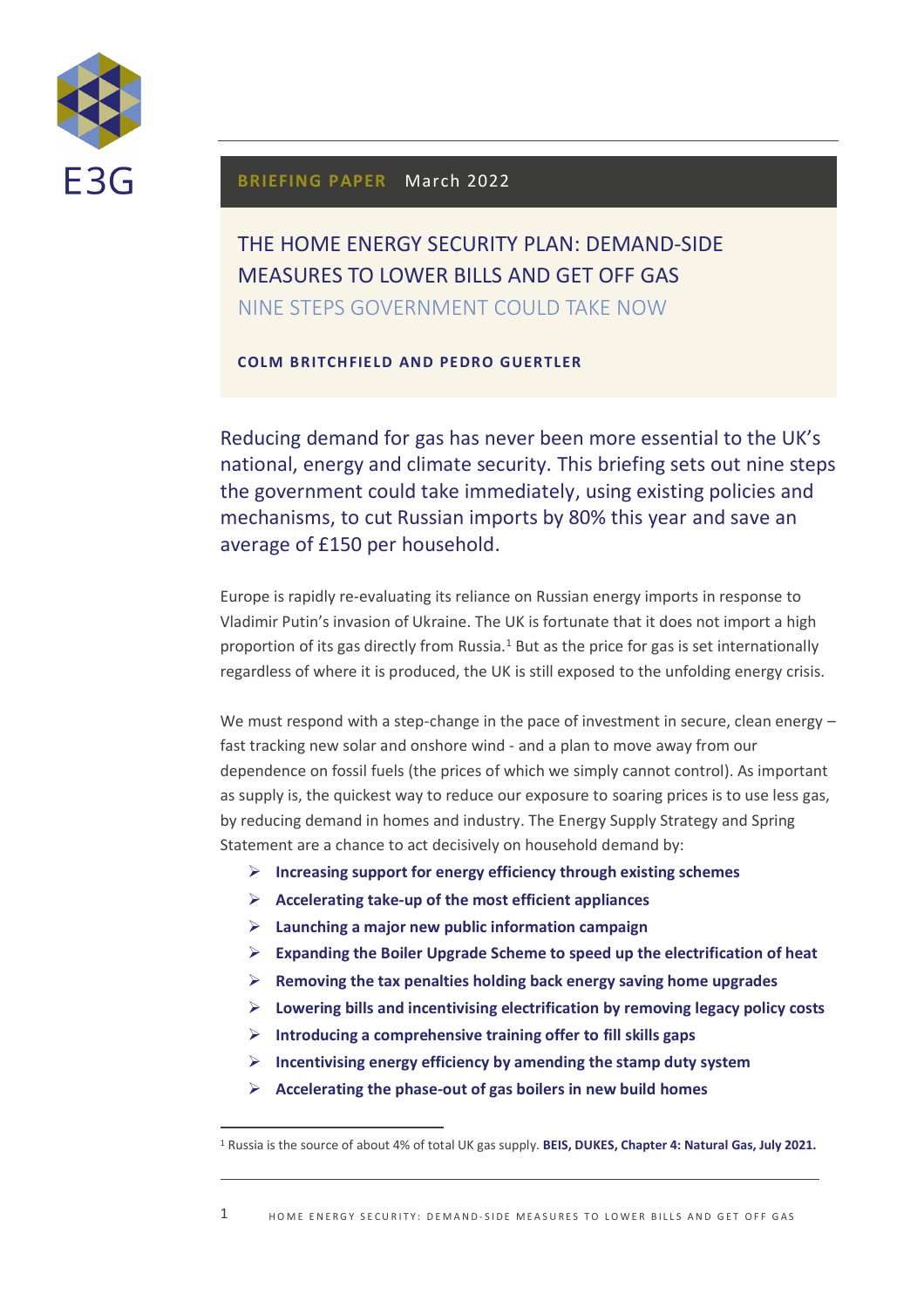

# A Home Energy Security plan to rapidly reduce bills and end Russian imports

Even before the invasion, energy prices had risen rapidly and were projected to rise further still, contributing significantly to a cost-of-living crisis for UK households. Over 85% of UK homes are connected to the gas grid, and our building stock is among the coldest and leakiest in Western Europe. Experts say one in three UK households will be thrown into fuel poverty if – as some analysts anticipate - energy bills rise to £3,000 or above this autumn.<sup>2</sup> The government set out some measures to mitigate these costs in February, but the wider context has changed dramatically. Much greater ambition is now called for.

Deep reductions to our demand for gas will not happen overnight. We will need a longterm package of incentives, regulations, and policy support to decarbonise our grid, electrify heating through the mass deployment of heat pumps, help households install insulation and other energy efficiency measures, take sensible steps to reduce consumption, and give businesses and the finance industry the confidence needed to invest in the transition at scale. We must avoid the 'boom-bust' policies of the past which have decimated the green home retrofit industry, and long-term clarity will be needed to grow the skills and supply chains we need.

But there is also a pressing need to act now, in a way that shores up energy security and cost benefits by the end of this year – by converting fossil dependency into reduced living costs – while deepening them across the decade.

### **Home energy security plan: what it achieves**

We have examined the Climate Change Committee's 'Tailwinds' scenario – which is underpinned by assumptions around 'considerable success' in innovation and a high degree of willingness for behavioural change. The current crisis underscores the need for this success. Across the UK economy, it achieves net zero before 2050. Specifically, we consider its impact in the 'now' (by the end of this year) and medium term (end of 2025) for existing homes. The key metrics – derived from the combined impact of fabric efficiency measures, low carbon heating, behavioural change and efficient appliances – are shown i[n Table 1.](#page-2-0)

<sup>2</sup> **[National Energy Action, 'Charities warn £3000 energy bill could leave 8.5 million UK households in fuel](https://www.nea.org.uk/news/charities-warn-3000-energy-bill-could-leave-8-5-million-uk-households-in-fuel-poverty/)  poverty[', 4 March 2022.](https://www.nea.org.uk/news/charities-warn-3000-energy-bill-could-leave-8-5-million-uk-households-in-fuel-poverty/)**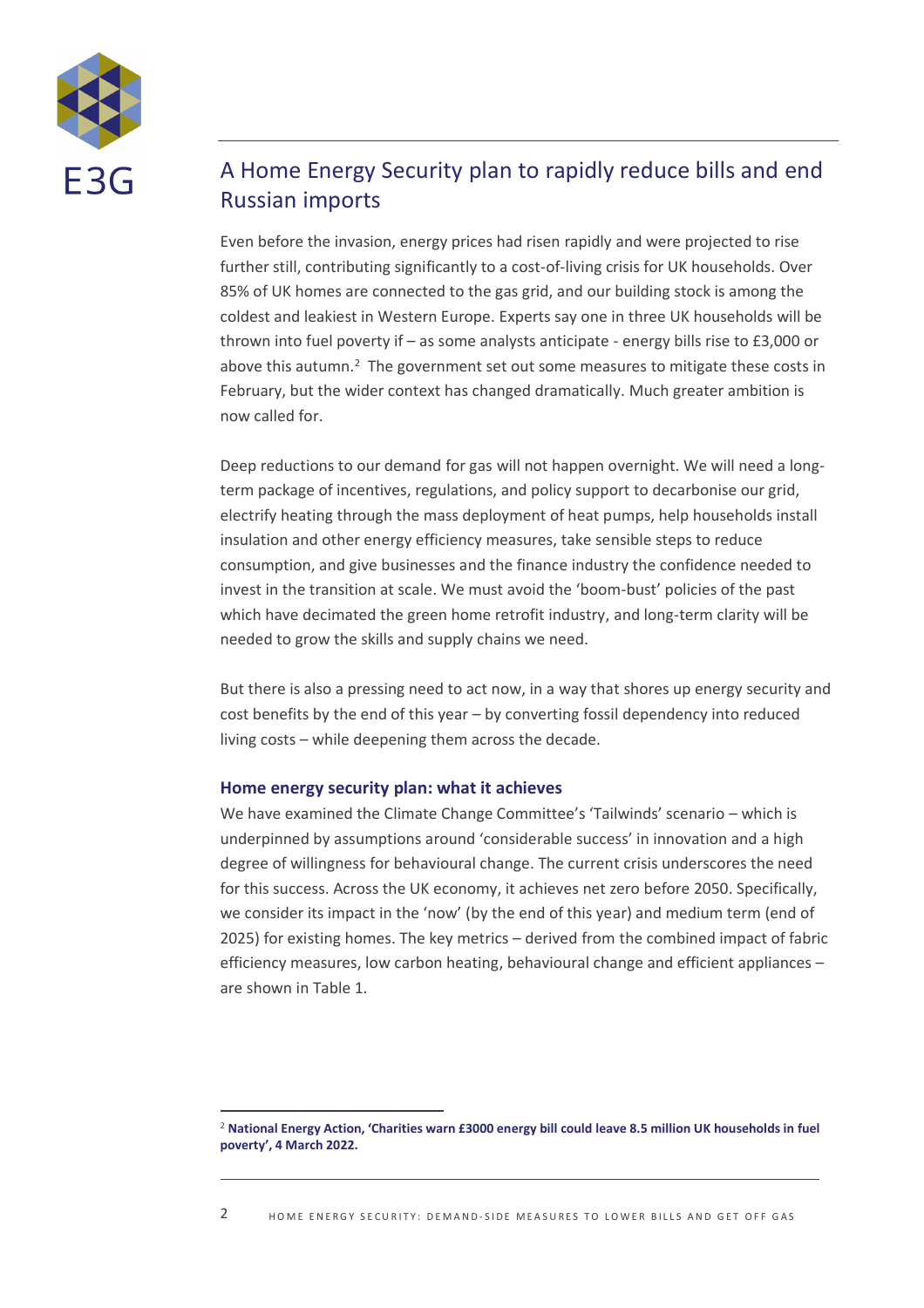

<span id="page-2-0"></span>*Table 1: Key metrics for existing homes from CCC 'Tailwinds' scenario<sup>3</sup>*

| <b>Indicator</b>                                        |                                              |              | 2022    |   | 2025    |
|---------------------------------------------------------|----------------------------------------------|--------------|---------|---|---------|
| <b>Final energy</b><br>saving<br>[TWh]                  | Gas saving                                   |              | $-2.0$  |   | $-18.0$ |
|                                                         | <b>Electricity saving</b>                    |              | $-11.7$ |   | $-15.1$ |
|                                                         | Heating oil saving                           |              | $-0.4$  |   | $-2.2$  |
| Avoided gas use in power generation [TWh]               |                                              |              | $-24.9$ |   | $-32.2$ |
| Total gas saving as share of 2021 Russia imports        |                                              |              | 80%     |   | 149%    |
| Investment required [£bn, public + private, cumulative] |                                              | $\mathsf{f}$ | 6.7     | £ | 33.6    |
| Low energy<br>prices                                    | Reduced consumer energy costs [£bn, annual]* | £            | 3.6     | £ | 4.0     |
|                                                         | Simple payback [yrs]                         |              | 1.9     |   | 8.4     |
|                                                         | Average household saving [£]                 | $\mathsf{f}$ | 131     | £ | 145     |
| Central<br>energy<br>prices                             | Reduced consumer energy costs [£bn, annual]* | £            | 4.1     | £ | 5.7     |
|                                                         | Simple payback [yrs]                         |              | 1.7     |   | 5.9     |
|                                                         | Average household saving [£]                 | £            | 148     | £ | 207     |
| <b>High energy</b><br>prices                            | Reduced consumer energy costs [£bn, annual]* | £            | 4.7     | £ | 6.6     |
|                                                         | Simple payback [yrs]                         |              | 1.5     |   | 5.1     |
|                                                         | Average household saving [£]                 | £            | 169     | £ | 240     |

*\* Considers only savings in final gas, electricity and heating oil consumption, not solid fuels and bioenergy*

2022 features rapid adoption of sensible behavioural steps and energy efficient lighting and appliances, while building up the deployment of energy efficiency, heat pumps and district heating that ramps up to 2025. Deployment levels over these timescales are ambitious but credible in the context of the imperatives we currently face, as well as aligned with multiple pathways to net zero by 2050.

Measures that can be taken to the end of this year save a lot of electricity, and therefore gas in power generation: equivalent to 80% of Russian LNG imports. Households would see a saving of between £130 and £170 on average, and the capital investment from public and private sources of £6.7 billion would pay back within two years.

<sup>&</sup>lt;sup>3</sup> Source: CCC (2020) Sixth Carbon Budget dataset; own energy price scenario assumptions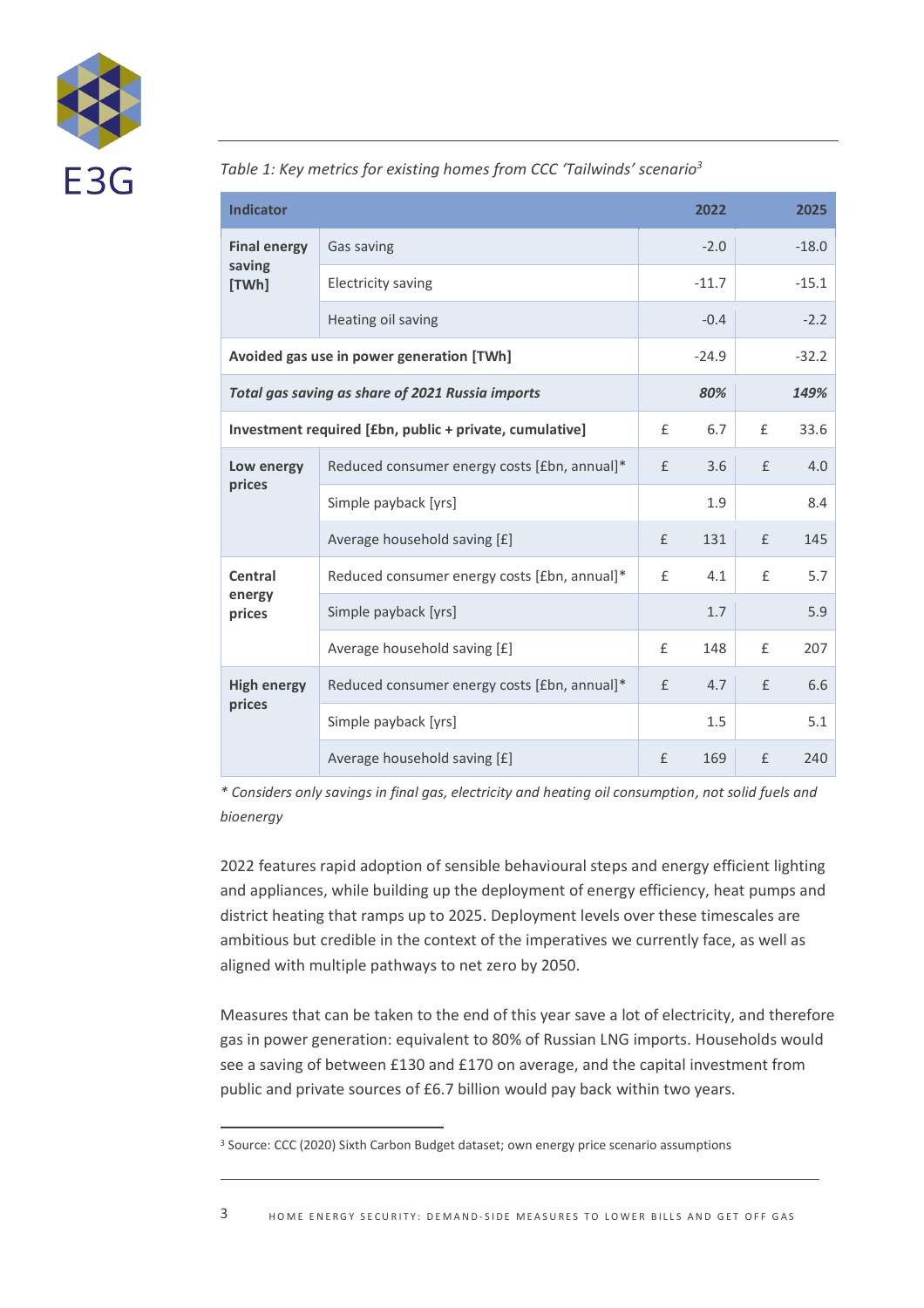

To 2025, the package can save gas equivalent to 149% of Russian LNG imports. The cumulative total investment of £33.6bn could secure annual savings of between £145 and £240, paying back in five to nine years and lasting for many more.

#### **Home energy security plan: how to make it happen**

Below are nine actions that the government could take immediately, mostly working through existing mechanisms, to get on track for the scenario outlined above. They would reduce the UK's demand for gas and thereby protect consumers while enhancing both our energy and climate security. The following steps should be included in the anticipated Energy Supply Strategy and funded through the Spring Statement where necessary. They should act as a stepping stone towards a long-term green home retrofit drive, supporting all homes to get to EPC C by 2030, and phasing out fossil fuel heating.

#### **Step 1: Increase support for energy efficiency through existing schemes**

The government has several designed and functioning energy efficiency schemes, some of which have now been in place for two years, through which it could deliver a strategic surge in investment. These are: the Local Authority Delivery Scheme, the Home Upgrade Grant, and the Public Sector and Social Housing Decarbonisation Funds, collectively worth just under £3.4bn from 2022 to 2025.<sup>4</sup> This figure is £2bn short of pledges made to these schemes in the 2019 Conservative manifesto.<sup>5</sup>

The government should immediately expand the money available to reduce gas demand in homes by fulfilling their manifesto pledges with £1.4bn through the Home Upgrade Grant, £200m through the Social Housing Decarbonisation Fund, and £400m through the Public Sector Decarbonisation Fund. They must also ensure that the transition to the next phase of the Energy Company Obligation (ECO4) – the scheme through which energy companies pay for energy saving measures in fuel poor homes – does not lead to a hiatus in installations. The relevant legislation has not yet been brought to Parliament, despite the new phase being due to start in April. Government must bring this legislation forward now and extend ECO3 on a pro-rata basis to cover the transition period so that companies working to the previous scheme can continue to upgrade homes and fulfil their obligation.

<sup>4</sup> Between 2022 and 2025 the third phase of the Local Authority Delivery Scheme is due to deliver £200m, the Home Upgrade Scheme is due to deliver £950m, the Social Housing Decarbonisation Fund is due to deliver £800m, and the Public Sector Decarbonisation Fund is due to deliver £1.425bn. **[BEIS, Heat and](https://assets.publishing.service.gov.uk/government/uploads/system/uploads/attachment_data/file/1036227/E02666137_CP_388_Heat_and_Buildings_Elay.pdf)  [Buildings Strategy, October 2021](https://assets.publishing.service.gov.uk/government/uploads/system/uploads/attachment_data/file/1036227/E02666137_CP_388_Heat_and_Buildings_Elay.pdf)**.

<sup>5</sup> **[The Conservative and Unionist Party Manifesto, 2019.](https://www.conservatives.com/our-plan/conservative-party-manifesto-2019)**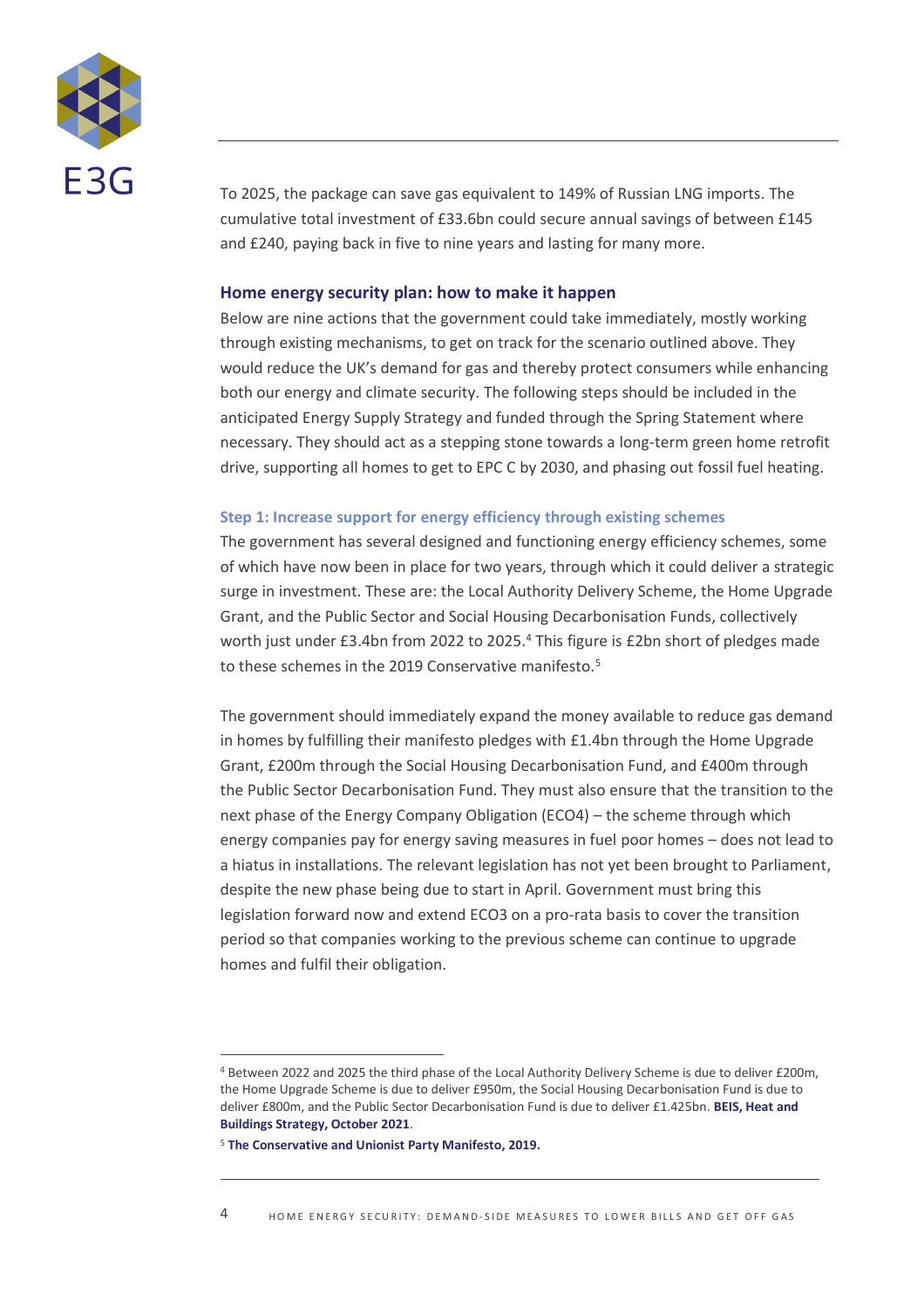

As well as fulfilling these prior commitments, government should raise its ambition through the Local Authority Delivery (LAD) scheme. The LAD programme allows local authorities in England to bid for funding to support the installation of low-carbon heating and energy efficiency measures for low-income households. Its first two phases have delivered £500m in upgrades.<sup>6</sup> Government should extend the scheme to 2025 (and announce an intention to roll it over in the subsequent parliament) and commit  $£1.8$ bn in further funding.<sup>7</sup> This funding should as far as possible be distributed based on area needs, rather than a 'postcode lottery' of funding awards.

#### **Step 2: Accelerate the take-up of the most efficient appliances**

The deployment of efficient appliances is key to achieving significant gas savings this year. The supply chains are well established, replacement efficient appliances are instantly installed, and electricity savings translate into significant gas savings in power generation. The challenge is to incentivise accelerated adoption of best-in-class efficient appliances across major white goods, lighting and consumer electronics categories.

Previous supplier obligations, including in other European countries, have been successful at accelerating the market transformation for efficient appliances in short time frames – in Britain, this has included remarkable deployment of efficient televisions and lighting. A temporary increase to, or time-limited obligation parallel to, the Energy Company Obligation can be set that includes the most efficient fridges, freezers, lighting, electric cookers and televisions as eligible measures. For households who have inefficient appliances to trade in, partnerships between energy suppliers and major retailers could promote discount vouchers on the most efficient appliances in each product class, with larger discounts offered to customers presently eligible for ECO support. The costs of this should be borne by the Exchequer. Alongside this, obligated energy suppliers should be permitted to offer low-flow shower heads and smart heating controls as standalone measures to reduce heating energy demand across this year.

# **Step 3: Launch a major new public information campaign for 'Simple, Sensible and Safe' energy saving options**

Further swift and significant gas savings can be secured through safe and sensible steps to reduce heating energy demand. Given the current focus on these issues, the public is likely to be highly receptive to a major public information campaign – which could

<sup>6</sup> **[BEIS, Heat and Buildings Strategy, October 2021](https://assets.publishing.service.gov.uk/government/uploads/system/uploads/attachment_data/file/1036227/E02666137_CP_388_Heat_and_Buildings_Elay.pdf)**.

<sup>7</sup> The Energy Efficiency Infrastructure Group identified a £3.6bn funding gap for energy efficiency upgrades, particularly for owner-occupied households. In recognition of the need for a combination of near-term actions and long-term measures, the Home Energy Security plan proposes splitting this figure equally between the LAD scheme and a new grant scheme open to all, to run in the final two years of this Parliament. **[EEIG, Better Buildings Investment Plan, 19 July 2021.](https://www.theeeig.co.uk/media/1109/eeig_2021-budget-and-spending-review_0721.pdf)**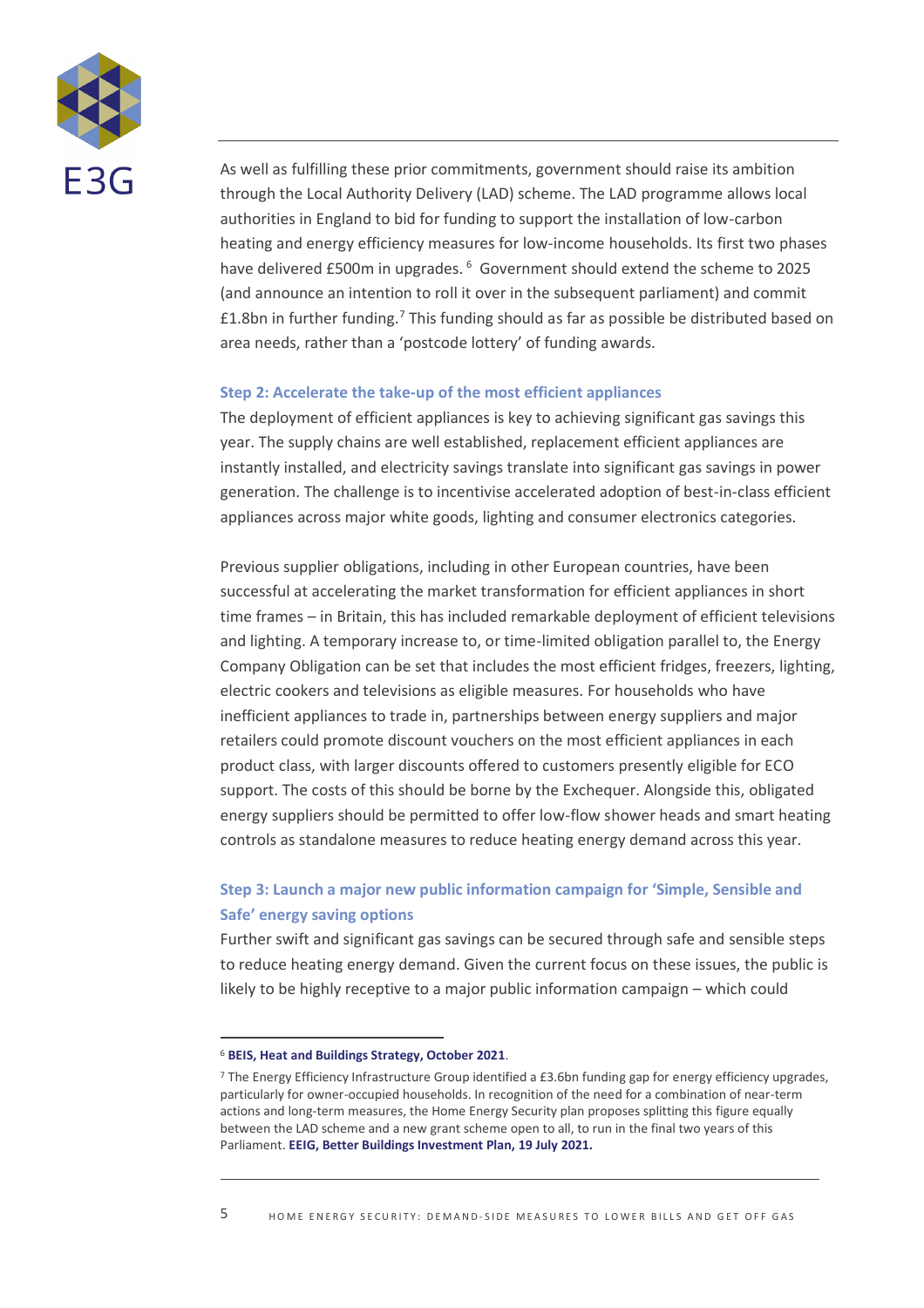

bolster appliance, insulation and electric heating take-up too – as was been done in the oil crises of the 20<sup>th</sup> century and the COVID-19 pandemic.

In contrast to energy saving campaigns in historic crises, this time the message needs to focus on steps that do not compromise on warmth and comfort. A carefully designed national campaign would be a low-cost intervention with potentially huge results.

For example, turning down the flow temperature on all condensing boilers could save 17TWh in demand and save households between 6 and 8% of their annual costs.<sup>8</sup> This means changing the temperature of the water sent to radiators, not changing the room temperature itself, and is a very simple step that millions of households will be able to take. Similarly, turning the thermostat down by one degree can save around 10% on annual bills, potentially reducing demand by 21TWh.<sup>9</sup> It would be vital that government makes clear that these messages should not be confused with heat rationing, which can be particularly damaging for elderly and vulnerable people, and should emphasise that experts say a healthy room temperature is between 18 and 21 degrees.<sup>10</sup>

As homeowners look for ways to reduce their energy bills and heat their homes more efficiently for good, there is an important ongoing role for public awareness raising and the provision of tailored and trusted advice.<sup>11</sup> Building on a high-intensity campaign for quick savings this year, a longer term green homes awareness campaign would build the public's understanding of what they can do to lower emissions and heat their homes efficiently, accompanied with information on support available (financial and nonfinancial), including local support.

#### **Step 4: Expand the Boiler Upgrade Scheme to speed up the electrification of heat**

With gas prices rising and likely to stay high, many more households will want to replace their gas boilers with electric heat pumps. The government rightly put in place grant support to support households making the switch, with grants of £5000 available from April. The scheme will be administered by Ofgem, and installers rather than customers will be responsible for claiming the grant, which means the scheme should avoid the consumer complexity which beset the Green Homes Grant.

<sup>8</sup> **[The Heating Hub, 'Save 8% on your gas bills, by turning down the 'flow' temperature', 18 October 2021.](https://www.theheatinghub.co.uk/articles/turn-down-the-boiler-flow-temperature)** <sup>9</sup> **[Energy Saving Trust, 'New research finds 96% of UK homeowners are concerned about their home](https://energysavingtrust.org.uk/new-research-finds-96-of-uk-homeowners-are-concerned-about-their-home-energy-efficiency-yet-one-in-five-arent-taking-simple-steps-to-improve-it/)  [energy efficiency', 21 Janu](https://energysavingtrust.org.uk/new-research-finds-96-of-uk-homeowners-are-concerned-about-their-home-energy-efficiency-yet-one-in-five-arent-taking-simple-steps-to-improve-it/)ary 2021** and **[Simon Evans, Carbon Brief, Twitter, 7 March 2022.](https://twitter.com/DrSimEvans/status/1500856598872436743)** <sup>10</sup> **[Public Health England, Minimum home temperature thresholds for health in winter, October 2014.](https://assets.publishing.service.gov.uk/government/uploads/system/uploads/attachment_data/file/776497/Min_temp_threshold_for_homes_in_winter.pdf)**

<sup>11</sup> **[Electrify Heat, 'Building trust in clean heat with engagement and advice –](https://electrifyheat.uk/wp-content/uploads/2022/02/Electrify-Heat-public-engagement-and-advice.pdf) what's needed next?', [accessed 11 March 2022.](https://electrifyheat.uk/wp-content/uploads/2022/02/Electrify-Heat-public-engagement-and-advice.pdf)**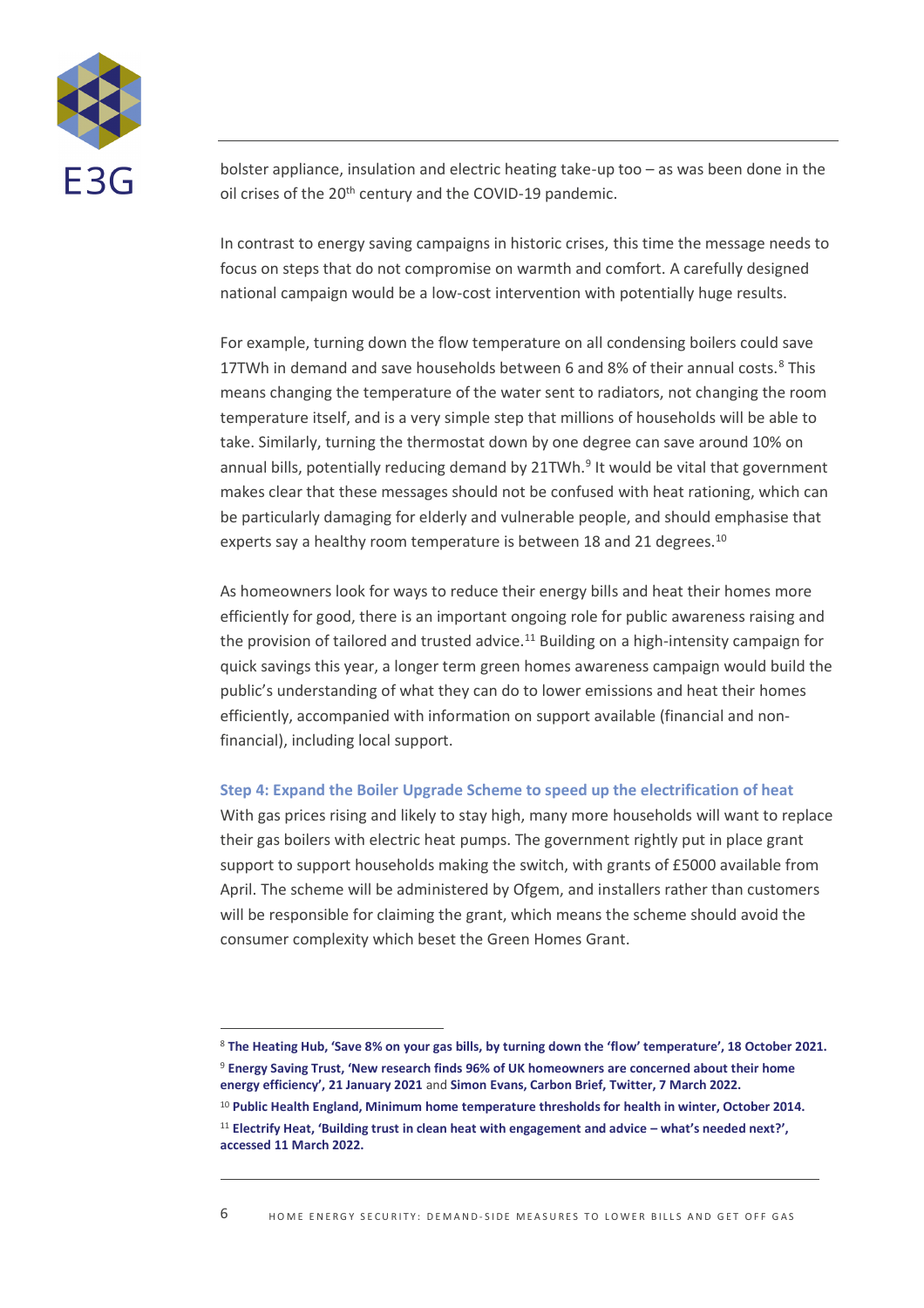

However, with only £450m allocated until 2025 the Boiler Upgrade Scheme will support a maximum of 90,000 heat pump installations in total. This is well short of the government's own delivery targets which call for the heat pump market to scale to deliver at least 600,000 installations per year by 2028. The scale and urgency of the challenge we now face make it clear that the scheme is insufficiently funded.

The Energy Efficiency Infrastructure Group has suggested that a grant programme worth £4.15bn to 2025 is necessary to be on track for the Climate Change Committee's recommended net-zero compatible installation target by the end of this decade.<sup>12</sup> By expanding the Boiler Upgrade Scheme to this level, the government could support 820,000 heat pumps to 2025, reducing gas demand by around 8TWh per year and boosting demand for a vital technology for our energy and climate security.<sup>13</sup>

#### **Step 5: Remove the tax penalties that currently hold back energy saving upgrades**

Energy efficiency and low-carbon heating installations are currently subject to 20% VAT on both materials and labour, compared to 5% for new build construction.<sup>14</sup> Reducing gas demand must now be viewed as a national priority – in this context, applying a tax disincentive to the energy efficiency and home renewable measures we desperately need is completely unjustifiable. Eliminating this discrepancy would immediately lower costs for consumers looking for long-term ways to tackle high energy bills and would encourage businesses to invest.

Removing VAT from energy efficiency upgrades entirely would give the strongest signal that the government is serious about helping households and businesses reduce their gas demand and energy bills, but even equalising VAT at 5% could provide a significant boost. An independent research report conducted on behalf of the Federation of Master Builders and RICS found that the benefits of cutting VAT on home improvement works to 5% to 2025 would result in a £51bn stimulus at a £2.7bn cost to Government, and support nearly 350,000 jobs.<sup>15</sup>

<sup>12</sup> **[EEIG, Analysis of the Heat and Buildings Strategy, November 2021](https://www.theeeig.co.uk/media/1114/eeig_analysis-of-the-heat-and-buildings-strategy_03.pdf)** ; **[EEIG, Better Buildings Investment](https://www.theeeig.co.uk/media/1109/eeig_2021-budget-and-spending-review_0721.pdf)  [Plan, 19 July 2021](https://www.theeeig.co.uk/media/1109/eeig_2021-budget-and-spending-review_0721.pdf)** ; **[Climate Change Committee, The Sixth Carbon Budget, December 2020.](https://www.theccc.org.uk/wp-content/uploads/2020/12/The-Sixth-Carbon-Budget-The-UKs-path-to-Net-Zero.pdf)** 

<sup>13</sup> **[Simon Evans, Carbon Brief, Twitter, 7 March 2022.](https://twitter.com/DrSimEvans/status/1500856598872436743)**

<sup>14</sup> **[Federation of Master Builders, Cut the VAT: a proposal for building back better and greener, 1 March](https://www.fmb.org.uk/resource/cut-the-vat.html)  [2021.](https://www.fmb.org.uk/resource/cut-the-vat.html)**

<sup>15</sup> **[Federation of Master Builders, Cut the VAT: a proposal for building back better and greener, 1 March](https://www.fmb.org.uk/resource/cut-the-vat.html)  [2021.](https://www.fmb.org.uk/resource/cut-the-vat.html)**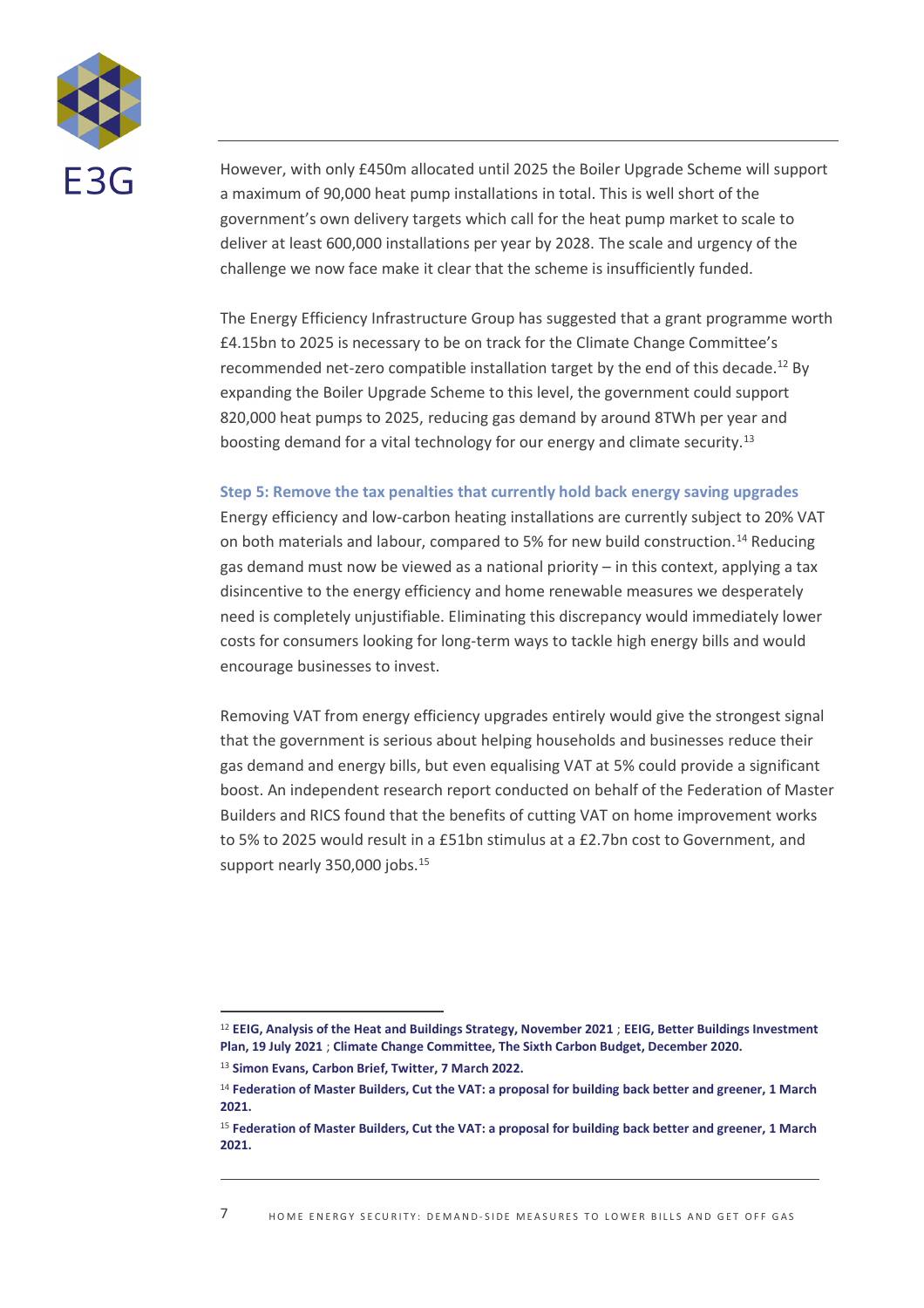

## **Step 6: Lower consumer bills and incentivise heat pump uptake by removing legacy policy costs from bills**

Household energy bills are rising because of huge price increases and volatility in the market for gas – not because of 'green' policy costs (indeed policy costs have declined in the last year).<sup>16</sup> The legacy policy costs, essentially those used to pay for historic investment in renewables like the Renewables Obligation, Feed-in-Tariffs, and Contracts for Difference, have delivered excellent results and have contributed to the success of the UK offshore wind sector.

But while the policies themselves have proved valuable, their costs fall disproportionately on electricity bills.<sup>17</sup> This disincentivises replacing demand for gas with demand for electricity by distorting their relative prices. This is a particularly harmful outcome given the grid is rapidly decarbonising and reducing gas demand is essential. Because the costs are levied on bills, they are also not paid for progressively. The government has already committed to looking at removing policy costs through the Fairness and Affordability consultation due later this year, as part of the Heat & Buildings Strategy. By paying for legacy policy costs through general taxation, the government could lower energy bills noticeably at a stroke and simultaneously eliminate an importance disincentive to the electrification of heat.<sup>18</sup>

## **Step 7: Introduce a comprehensive training offer to ensure the supply chain is ready to help households get off gas**

Installing energy efficiency measures and replacing gas boilers with heat pumps requires skilled labour – the Heat Pump Association estimates 50,000 trained installers will be needed by 2030, up from around 2000 today.<sup>19</sup> The UK will struggle to reduce its dependence on expensive gas if the supply chain is not ready to deliver the necessary home and heating upgrades to enable the transition.

Although the UK has relatively few trained heat pump installers, there are 130,000 registered heating engineers in the country who could relatively quickly add heat pump installation to their core skillset. According to the Heat Pump Association, a 4 or 5-day course delivered by manufacturers for NVQ Level 2 trained plumbers costs around £300, and includes instruction in heat pumps and generic low temperature heating, which is

<sup>16</sup> **Ofgem, [Default Tariff Cap, accessed 11 March 2022](https://www.ofgem.gov.uk/energy-policy-and-regulation/policy-and-regulatory-programmes/default-tariff-cap)** and **Ember[, 'UK electricity prices quadrupled in 2021](https://ember-climate.org/commentary/2022/01/14/uk-electricity-prices-fossil-gas/#:~:text=New%20analysis%20by%20energy%20think,generate%20electricity%20from%20gas%20plants)  and fossil gas i[s to blame', 14 January 2022.](https://ember-climate.org/commentary/2022/01/14/uk-electricity-prices-fossil-gas/#:~:text=New%20analysis%20by%20energy%20think,generate%20electricity%20from%20gas%20plants)**

<sup>17</sup> **[Energy and Climate Intelligence Unit, Energy bills: getting the balance right, 10 February 2021.](https://eciu.net/insights/2021/rebalancing-energy-bills-and-carbon-prices-what-are-the-options)**

<sup>&</sup>lt;sup>18</sup> The Energy Company Obligation (an ongoing rather than legacy policy cost) is also recovered via bills. The relative stability of this funding mechanism means there is a strong argument for retaining ECO on bills while removing the other costs.

<sup>19</sup> **[Heat Pump Association, Delivering Net Zero: A roadmap for the role of heat pumps, 2019.](https://www.heatpumps.org.uk/wp-content/uploads/2019/11/A-Roadmap-for-the-Role-of-Heat-Pumps.pdf)**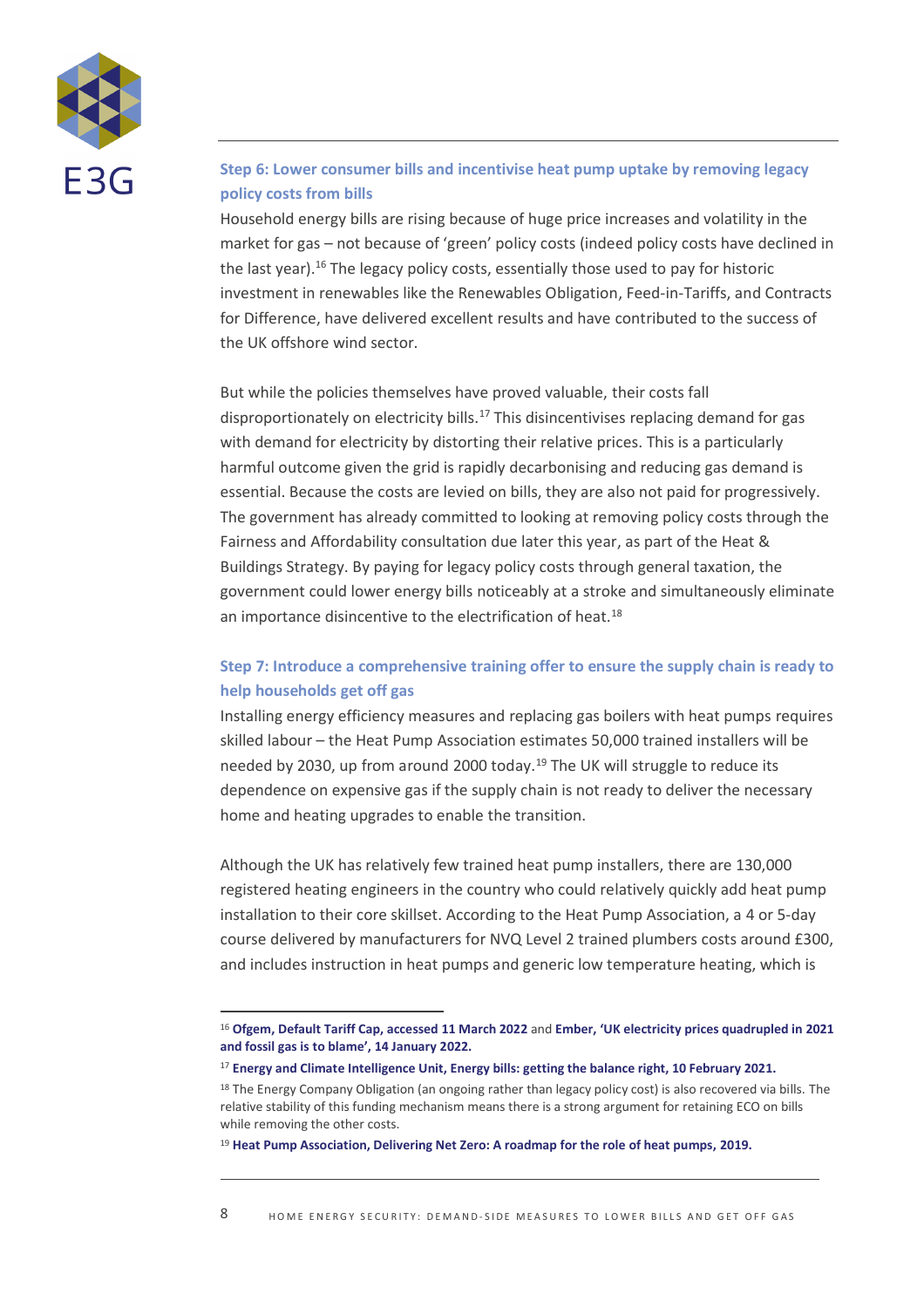

seen as important for all heating installers. Accreditation from the Microgeneration Certification Scheme – the industry standards body – costs around £750. $^{20}$ 

Getting off Russian gas as quickly as possible, and reducing our overall reliance on gas thereafter, must be viewed as a national mission. Government should be bold. Given the costs outlined above, paying the full training and accreditation costs for 10,000 new heat pump installers this year would cost just £10.5m. Recognising the urgency of the situation, the government could compensate installers' time, directly or through tax incentives.<sup>21</sup> This would bring costs to £19.5m. If it chose, the government could cover the *entire* costs of training every one of the 50,000 heat pump installers needed by 2030 to get British homes off gas and meet our net zero target for less than £100m spread over 8 years. The returns on this relatively limited investment could be enormous.

### **Step 8: Incentivise energy efficiency investment through the stamp duty system**

Home purchases are an important "trigger point" when households are more likely to invest in home improvements, including energy efficiency upgrades and new heating systems. The point of purchase is also a unique moment where the value of the home is unlocked and those with asset wealth but without high incomes can retain capital to cover the costs of home energy upgrades.

Government should incentivise the uptake of energy saving measures by introducing an energy saving stamp duty incentive, whereby more energy efficient homes pay a lower rate. Home buyers would be incentivised to improve their home's energy performance after purchase with a rebate that could be claimed within the first 2 years after purchase. An enhanced rebate level, which tapers out as property value increases, could be set to give greater support to those buying lower-value homes. This policy has the advantage of affecting all homes, including owner-occupiers ineligible for other support. Analysis shows this could be designed to be revenue-neutral for the Treasury, while catalysing significant investment. <sup>22</sup>

Given the need for proposals which can be enacted quickly, the incentive principle could be announced immediately, sending a clear message of intent to homeowners and the marketplace, with actual changes to Stamp Duty coming into place in 2023.

<sup>20</sup> **[Electrify Heat, Training, Trust and Tariffs: Electrify Heat's priorities to boost the heat pump market, 10](https://electrifyheat.uk/wp-content/uploads/2021/12/Electrify-Heat-Briefing-December-2021-Training-Trust-and-Tariffs.pdf)  [December 2021.](https://electrifyheat.uk/wp-content/uploads/2021/12/Electrify-Heat-Briefing-December-2021-Training-Trust-and-Tariffs.pdf)**

<sup>&</sup>lt;sup>21</sup> Based on average gross annual pay for gas boiler installers, this would amount to £900. Figures based on Heat Pump Association research [forthcoming, shared with permission].

<sup>22</sup> **[UK Green Buildings Council, A housing market catalyst to drive carbon emission reductions, April 2021.](https://ukgbc.s3.eu-west-2.amazonaws.com/wp-content/uploads/2021/04/05144038/A-housing-market-catalyst-to-drive-carbon-emission-reductions.pdf)**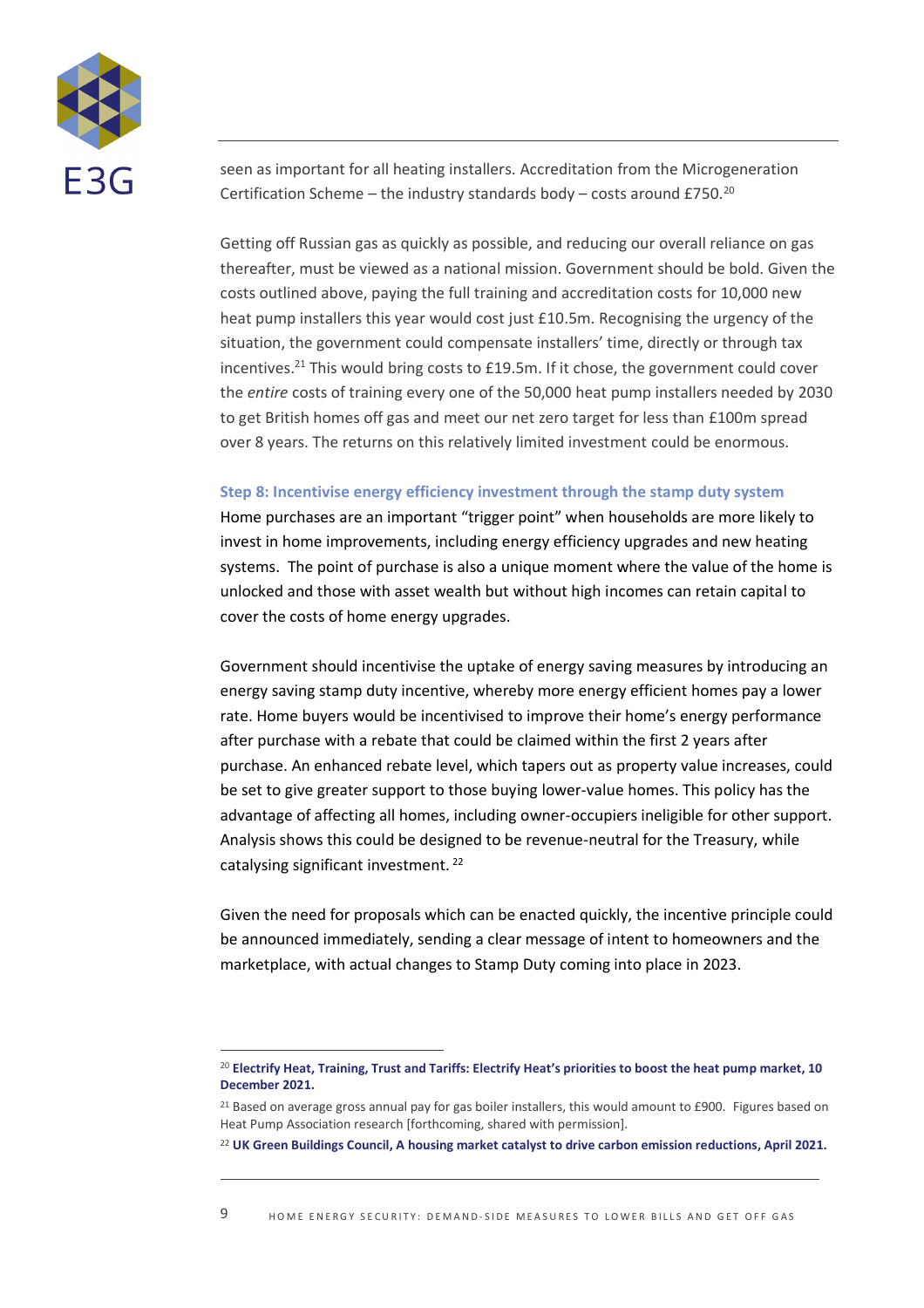

## **Step 9: Accelerate the shift to net-zero ready new builds and end the installation of gas boilers in new homes**

The government's new Future Homes Standard is due to come into force from 2025. It will raise the efficiency standards that new homes must meet and make low carbon heating via a heat pump the standard.<sup>23</sup> But in the context of energy crisis, 2025 is too long to wait. The government should do everything it can to limit the number of new households who will be left with high gas bills and boilers they will need to replace.

The Department for Levelling Up, Housing and Communities should bring the start date for the Future Homes Standard forward to 2023. This should include an end to the installation of gas boilers in new build homes, to reduce the number of homes that will need to be retrofitted with low-carbon heating systems and efficiency upgrades.

# Urgent action must be followed by a long-term strategy

The nine measures outlined above could all be introduced in the Energy Supply Strategy and at the Spring Statement and would start to deliver gas demand reductions immediately. But the national mission to move off gas swiftly and safely will not end in 2025. The government must set out clear intentions to extend successful schemes throughout this decade and to fill in identified policy gaps. This will mean:

### **Funding for individual owner-occupied homes**

No direct support for energy efficiency upgrades open to all households nationwide currently exists. In practice this means there is a significant gap for owner-occupied homes, as highlighted recently by the Climate Change Committee's independent assessment of the Heat and Buildings Strategy.<sup>24</sup> The government should commit £1.8bn to 2025 to a new scheme, with further funding in the 2025-30 window.<sup>25</sup>

### **Green finance**

Unlocking private finance will be essential to the long-term, sustainable growth of the market for energy saving home upgrades. The built environment should be a priority for the UK Infrastructure Bank, and the government should explore the possibility of

<sup>23</sup> **[DLUHC, The Future Homes Standard: changes to Part L and Part F of the Building Regulations for new](https://www.gov.uk/government/consultations/the-future-homes-standard-changes-to-part-l-and-part-f-of-the-building-regulations-for-new-dwellings)  [dwellings, last update 27 January 2021, accessed 11 March 2022.](https://www.gov.uk/government/consultations/the-future-homes-standard-changes-to-part-l-and-part-f-of-the-building-regulations-for-new-dwellings)**

<sup>24</sup> **[Climate Change Committee, Independent Assessment: The UK's Heat and Buildings Strategy](https://www.theccc.org.uk/publication/independent-assessment-the-uks-heat-and-buildings-strategy/), March [2022.](https://www.theccc.org.uk/publication/independent-assessment-the-uks-heat-and-buildings-strategy/)**

<sup>&</sup>lt;sup>25</sup> The Energy Efficiency Infrastructure Group identified a £3.6bn funding gap for energy efficiency upgrades, particularly for owner-occupied households. In recognition of the need for a combination of near-term actions and long-term measures, the Home Energy Security plan proposes splitting this figure equally between the LAD scheme (see Step 1), which is already up and running, and a new grant scheme open to all, to run in the final two years of this Parliament. **[EEIG, Better Buildings Investment Plan, 19 July 2021.](https://www.theeeig.co.uk/media/1109/eeig_2021-budget-and-spending-review_0721.pdf)**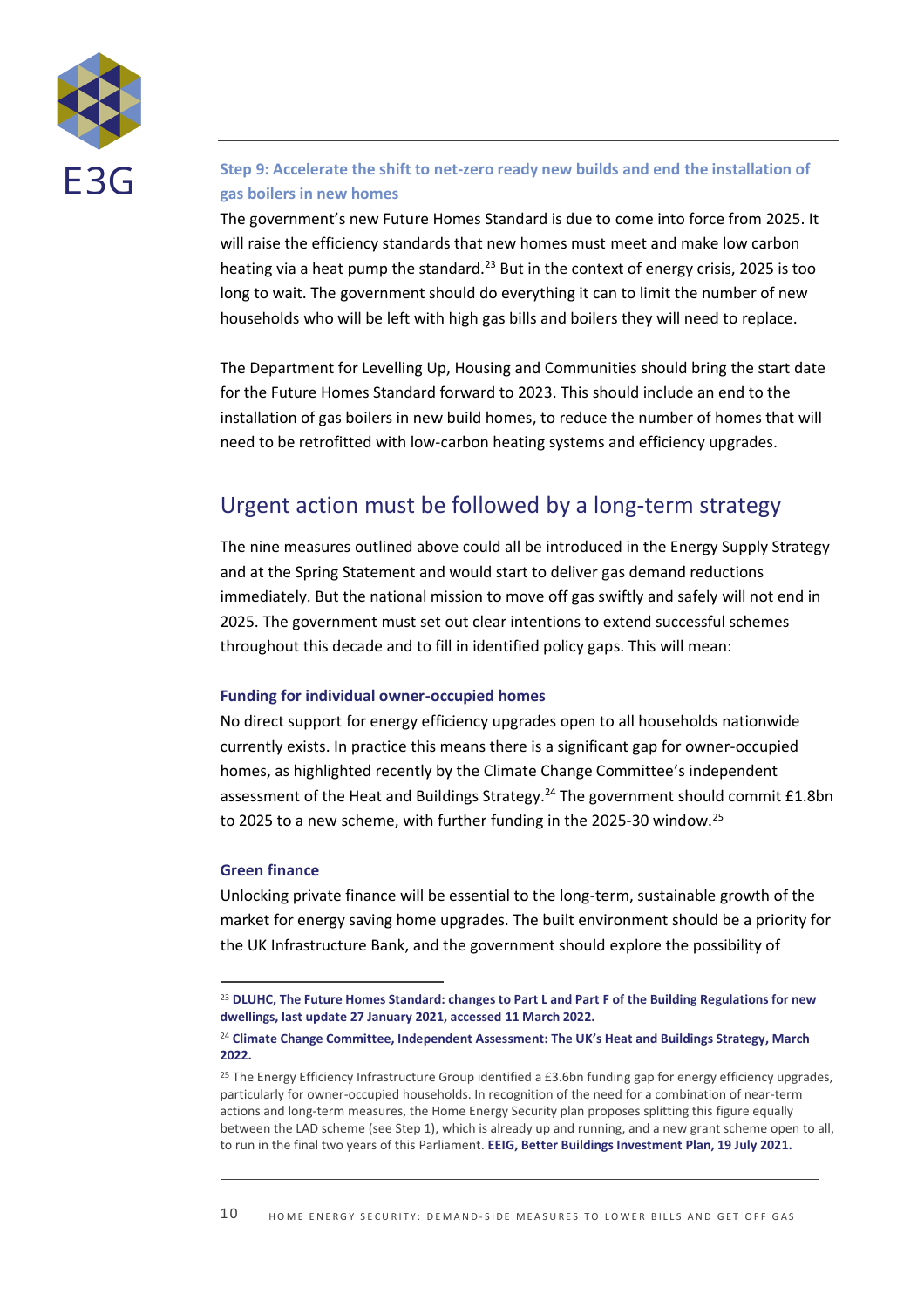

distributing concessional loans to households through the bank (this is also a potential delivery mechanism for the subsidy outlined above).

This could be modelled on the German KfW loan scheme, which has helped create a mass-market for retrofit. Money is provided to households via intermediary financial partners, with subsidies offered for whole-house deep retrofits through improvements, and more modest grant contributions for individual measures. This structure helps encourage additionality. The KfW's focus on home retrofits started in the 1970s oil crisis and subsequent spike in fuel prices - a situation sadly analogous to today's shock.<sup>26</sup>

#### **Regulation and incentives**

Government already uses energy efficiency regulation in the commercial sector and in the private rented sector through Minimum Energy Efficiency Standards. Signalling an intention to introduce MEES at the point of sale or major renovation across the housing market – with sensible exemptions and measures to support low-income and vulnerable households – would be a powerful driver of action and investment.

Coupled with a stamp duty incentive (as outlined above) and requirement on mortgage lenders to disclose the average energy efficiency of their portfolios, these measures could also act as a major spur to innovation and growth in the green finance market. Government could also introduce specific energy tariffs for households using heat pumps as an incentive to switch heating systems alongside energy efficiency upgrades.

#### **Skills and training**

Getting off gas and improving the nation's building stock in the next decade could create at least 190,000 jobs spread across the country.<sup>27</sup> A stable investment environment, with long-term policies in place underpinned by a regulatory framework will give businesses confidence to invest and create jobs. But government must also ensure there are affordable and attractive training and apprenticeship routes into the industry.

#### **Consumer advice and support**

In addition to a major public campaign this year, the government should establish a consistent, independent and impartial service to help people make informed decisions about their energy. This should build on the Home Energy Scotland model, where consumers can be connected with local installers, retrofit co-ordinators and delivery partners and access local networks of skilled and trusted businesses compliant with government-backed standards like PAS and bodies like TrustMark and MCS.

<sup>26</sup> **[E3G, Making markets through the UK Infrastructure Bank,](https://www.e3g.org/publications/making-markets-through-the-uk-infrastructure-bank/) 13 December 2021.**

<sup>27</sup> **[EEIG, Better Buildings Investment Plan, 19 July 2021.](https://www.theeeig.co.uk/media/1109/eeig_2021-budget-and-spending-review_0721.pdf)**